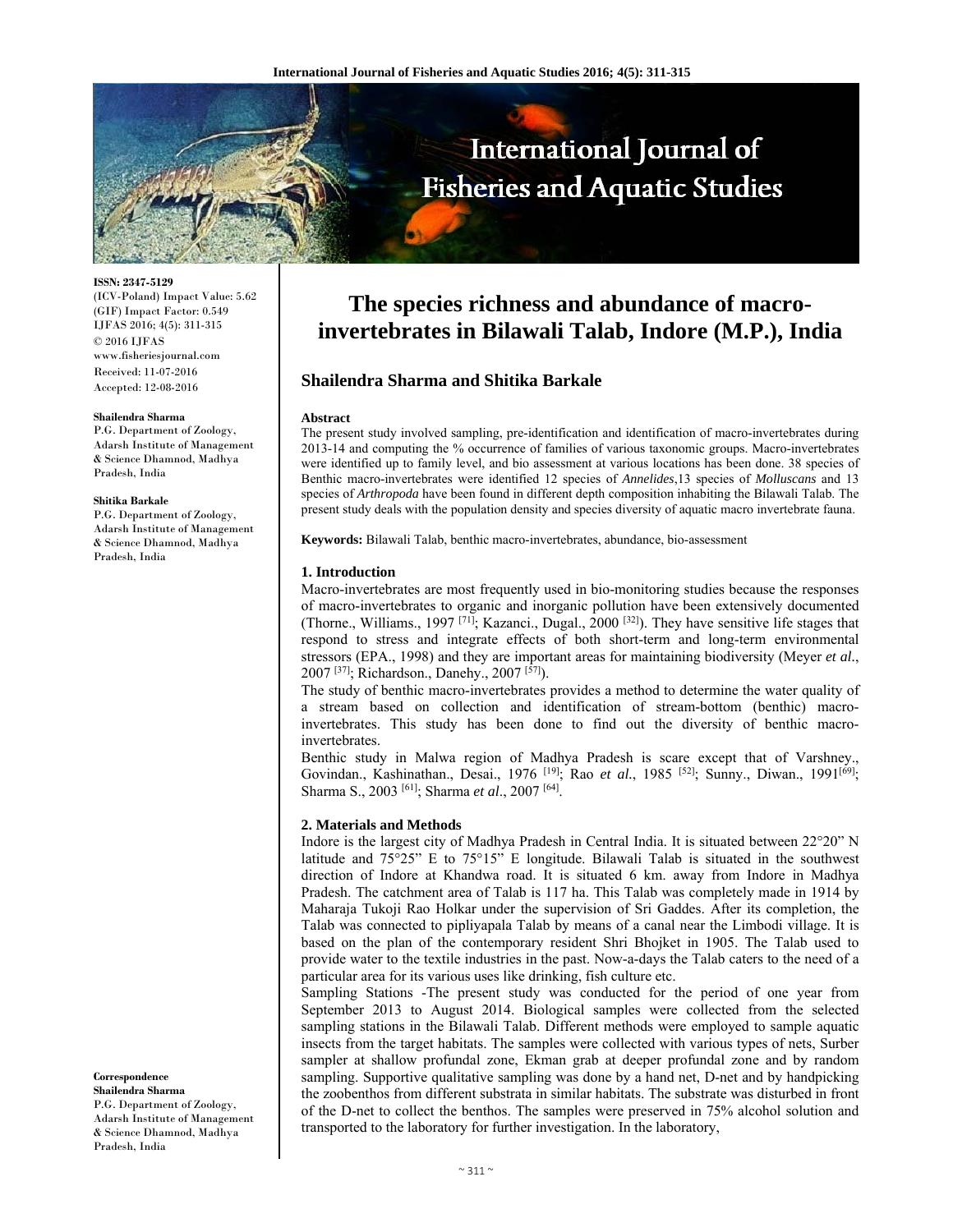the samples were rinsed thoroughly with pure water to remove preservative through a sieve (100 μm mesh size). Collected samples were examined under a standard microscope and identified using standard taxonomic literature. Samples were assigned to a family or genus using taxonomic keys like APHA (2002) <sup>[1]</sup>, Willium & Feltmate (1992) [80], Pennak (1989) [49], Tonapi (1980) [73], Needham & Needham (1969) [41], Dudgeon (1999) [12], Barbour *et al.*,  $(1999)$ <sup>[4]</sup> etc.

### **3. Results and Discussion**

Benthic macro invertebrates are best indicators for Bioassessment. The abiotic environment of the water body directly affect in the distribution, population density and diversity of the macro benthic community. Benthic fauna are especially of great significance for fisheries that they themselves act as food of bottom feeder fishes. In the present study, 38 species of Benthic macroinvertebrates were identified 12 species of Phylum Annelida Class- Oligochaeta (*Tubifex tubifex*, *Chaetogaster* species, Nais simplex, Aeolosoma *bengalensis*, *Dero limnosa*, *Branchiura sowerbyi*, *Stylaria fossularis*, *Dero* digitata, *Srachiondrilus semperi*, *Branchiodrilus semperi*) and Class- Hirudinea (*Helobdella* species, *Glossiphonia* species); 13 species of Phylum Mollusca Class- Gastropoda (*Planorbis* species, *Limnaea auricularia*, *Limnaea acumainata*, *Limnaea* species, *Vivipara bengalenis*, *Vivipera Oxytropsis*, B *bellamya* species, *Pisidium clarkeanum*, *Digoniostoma pulchella*, *Melanoides tuberculatus*, *Melanoides lineatus*) and Class- Pelecypoda (*Lamellidens marginalis*, *Lamellidens consobrinus*); 13 species of Phylum Arthropoda Class-Insecta (Chironomus *phumosus*, *Strictochironomous* species, *Baetis* species, *Corixa*  species, *Berosus* species, *Hydaticus* species) and Class-Crustacea (*Apus* (Tadpole shrimp), *Daphnia* (Water fly), *Daphnia cercinata*, *Dephnia magna*, *Cyclopes*, *Nauplius*, *Cypris*).

Average quantitative percentage composition of Macroinvertebrates of Bilawali Talab (Year 2013-14) Four stations (Per Cm² of Sediment)

## **3.1 Annelida**

During the study period, 12 species named *Tubifex tubifex, Chaetogaster species, Nais simplex, Aeolosoma bengalensis, Dero limnosa, Branchiura sowerbyi, Stylaria fossularis, Dero digitata, Srachiondrilus semperi, Branchiodrilus semperi, Helobdella species, Glossiphonia* species were recorded.

During the study period (2013-14) *Tubifex tubifex, Branchiura sowerbyi, Stylaria fossularis, Dero digitata, Srachiondrilus semperi, Branchiodrilus semperi* were regular and abundant at 0.2 m., 0.5m., 1m. &1.5m. depth. *Nais simplex* found Irregular in following depths but *Aeolosoma bengalensis* was irregular in 0.2m. - 1m. depth and in 1.5m it was not recorded. *Chaetogaster* species was irregular at 0.2m.- 1m. depth but in 1.5 m it was recorded as single. *Dero limnosa* was irregular in 0.2m. & 0.5m. depth but at 1m. &1.5m. depth it is recorded as regular and abundant. *Helobdella* species, *Glossiphonia* species were recorded irregular at 0.2m. & 0.5m. depth but not recorded at depth of 1m. & 1.5m.

Gupta et al., 2010 [20]; Oommachan., 1985 [37]; Rao *et al.*, 1985 [52] have also supported these observations. Ranson., Dorris., 1972 have reported an increase in macrobenthic diversity during winter months. The greater diversity was also found during winter at Lal Sagar reservoir (Mehrotra., 1988).

# **3.2 Mollusca**

During the study period, 13 species named *Planorbis* species, *Limnaea auricularia, Limnaea acumainata, Limnaea* species, *Vivipara bengalenis, Vivipera oxytropsis, Bellamya bengalensis, Pisidium clarkeanum, Digoniostoma pulchella, Melanoides tuberculatus, Melanoides lineatus, Lamellidens marginalis, Lamellidens consobrinus* were recorded.

During the study period (2013-14) *Melanoides lineatus* was recorded as regular and abundant at 0.2m., 0.5m., 1m. & 1.5m. depth. *Limnaea* species as found irregular from 0.2m. – 1.5 m. depth. *Limnaea auricularia* and *Limnaea acumainata* were recorded regular and abundant from 0.2m. – 0.5m. depth, and in 1m. Depth they recorded as single species but at 1.5m. depth they were not recorded. *Vivipara bengalenis* and *Vivipera Oxytropis* were found regular & abundant from 0.2m. – 1m. but at 1.5m. depth they were irregular  $\&$  less abundant. *Bellamya bengalensis* was regular & abundant at 0.2m., 1m., 1.5m. depth but at 0.5m. depth they was irregular & less abundant. *Digoniostoma pulchella* was recorded regular and abundant from 0.2m. – 1m. deth but at 1.5m. it was recorded as single species. From the depth of 0.2m. – 1m., *Melanoides tuberculatus* & *Melanoides lineatus* species were regular and abundant but at 1.5m they were not recorded. *Lamellidens marginalis* & *Lamellidens consobrinus* were irregular and less abundant from 0.2m. – 0.5m. but not recorded from 1m. - 1.5m. Jakher *et al.*, (2003)<sup>[27]</sup> has reported three Gastropods (*Viviparus bengalensis, Lymnaea acuminata* and *Gyraulus convexiusculus*) from lake Balsamand.

Mehrotra., (1988) has found seven species of Gastropoda including *Ballamya bengalensis* in Lal Sagar reservoir. Chakraborty., (1987) has reported that *Ballamya. bengalenis* was dominant among Gastropods of sewage fed fishpond at Rahara, West Bengal.

## **3.3 Arthropoda**

During the study period, 13 species named *Chironomus phumosus, Strictochironomous species, Baetis simplex, Corixa species, Berosus species, Hydaticus species, Apus* (Tadpole shrimp), *Daphnia* (Water fly), *Daphnia cercinata, Dephnia magna, Cyclopes, Nauplius, Cypris* were recorded. During the study period (2013-14) *Chironomus phumosus, Strictochironomous species, Daphnia cercinata* & *Dephnia magna* were recorded as regular & abundant from 0.2m. – 1.5m. depth. *Berosus* species was found as irregular from the depth of 0.2m. – 1.5m. *Baetis simplex* was irregular & less abundant from 0.2m. – 1m. depth but at 1.5m. it was absent. *Corixa* species was found irregular from 0.2m. – 0.5m., at 1m. Depth it was regular & abundant but at 1.5m. it was abent. *Hydaticus* species was observed irregular & less abundant from 0.2m. – 0.5m. but absent at 1m. – 1.5m. depth. *Apus*(Tadpole shrimp), *Daphnia* (Water fly) & *Cyclopes* were recorded irregular and less abundant from 0.2m. – 1.5m. of depth. *Nauplius* was irregular from 0.2m. – 0.5m. depth and not recorded from 1m. – 1.5m. *Cypris* was irregular & less abundant frm  $0.2m$ . –  $0.5m$ . and not recorded from  $1m$ . 1.5m. of depth.

Adoni., (1985) has also observed the same trend in some lentic system of Sagar Lake. Michael., (1968) <sup>[38]</sup>, Oommachan et al.,  $(1985)^{[45]}$  and Shrivastava et al.,  $(2001)^{[65]}$ have also observed arthropods peak in winter and minimum in monsoon because of their dilution or loss of bottom algae. insect showed significant relationship with moisture, total hardness, magnesium and chloride.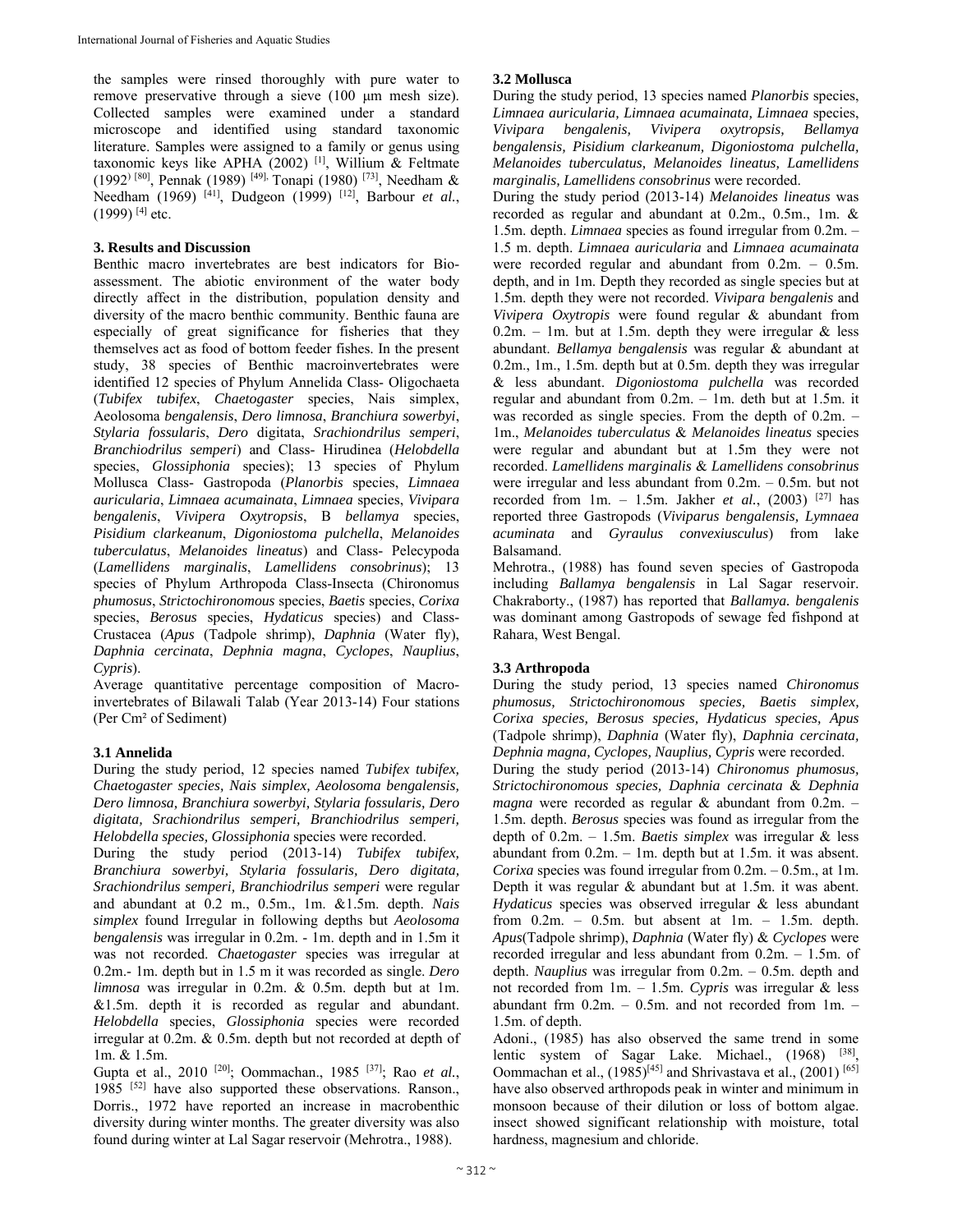### **4. Conclusion**

The natural population of Talab is fast depleting due to industrial and mining pollution. Therefore, it is suggested that research on biodiversity of Benthic macroinvertebrates need to be strengthened to know the current range of distribution and abundance. To generate current information on the Benthic macro-invertebrates biodiversity, intensive survey is required so that better management plans are implemented for conservation of native species.

#### **5. References**

- 1. APHA. Standard method for Examination of water and west water American public health Association (22th Edition) New York, 2002.
- 2. Arimoro FO, Ikomi RB, Efemuna E. Macro-invertebrate community patterns and diversity in relation to water quality status of river Ase, Niger delta, Nigeria J. Fish Aquat. Scie. 2007; 2(5):337-344.
- 3. Aweng ER, Suhaimi O, Nur izzati S. Benthic macroinvertebrate community structure and distribution in sungai, pichong, gunung chamah, Kelantan, Malaysia. American international journal of contemporary research. 2012; (2)1:163-167.
- 4. Barbour MT et al. Revision to the rapid bio-assessment protocols for streams and wadeable rivers. Periphyton, benthic macro-invertebrates and fish EPA/ 841-d-97- 002.office of water, U S Environmental protection agency Washington, dc, 1999.
- 5. Bonada N, Prat N, Resh VH, Statzner B. developments in aquatic insects biomonitoring. A comparative analysis of recent approaches. Annual review of Entomology. 2006; 51:495-523.
- 6. Brinkhurst RO. Studies on the north American aquatic oligochaete I. Naididae and opistocytidae proc. Acad. Scie. Amer, 1964, 16-20.
- 7. Boyd SE. Water quality in warm fish ponds, auburn university agricultural experiment station. Auburn, Auburo, Alabama united states of America. 1982, 9-44.
- 8. Cairns J, Dickson KL. A simple method for the biological assessment of the effect of water waste discharge on the aquatic bottomdwelling organisms. J. Wat. Pollut. Control Fed. 1977; 43:755-772.
- 9. Cairns J, Pratt JR. A history of biological monitoring using benthic macro-invertebrates, 1993, 10-27.
- 10. Coffey SW, Smolen MD. The non point source manger's guide to water quality monitoring draft developed under EPA grant number T9010662 U.S. Environmental protection agency, water mangment division, Region7, Kansas city, 1998.
- 11. De pauw N, Vanhooren G. Method for biological quality assessment of water courses in Belgium. 1992; 100:153- 168.
- 12. Dudgeon D. An experimental study on the effects of predatory fish on macro-invertebrate in a Hong Kong Stream. *Fresh Water Boil.* 1991; 25(32): 1-330.
- 13. Edmondson WJ. Freshwater biology, world and whipple new York. John wiley and sons. Inc. London chapman and hall, limited, 1971.
- 14. Environmental Protection Agency (EPA). Protecting and Restoring America's Watersheds: Status Trends and Initiatives in Watershed Management. 2001; EPA-840-R-00-001:5-7.
- 15. Esenowo IK, Ugwunba AAA. Composition abundance of macro benthes in majidun river Ikorodu Lagos State

Nigeria. Research Journal of biological science, 2010; 5(8):556-560.

- 16. Feldman D. A report to the dEQ water quality planning bureau on the proper interpretation two recently developed macro-invertebrate bioassessment models. Prepared for the montan department of Environmental quality, Helena and M.T, 2006.
- 17. Gandhi T. Species richness and abundance of macroinvertebrates in sbarmati river, Gujarat. Inter. J. of Advancements in research & technology. 2013; 2:1-11.
- 18. George ADI, Abowei JFN, Daka ER. Benthic macroinvertebrate fauna and physico-chemical parameters I okpoka creek sediments, Niger delta. Nigeria, International Journal of Animal and Veterinary Advances. 2009; 1(2):59-65.
- 19. Govindan K, Kashinathan R, Desai BN. Macro benthic fauna in the polluted Thane creek & Bombay Harbour, Indian J. Fish Assoc. 1976; 6:127-139.
- 20. Gupta M, Paliwal A. Role of aquatic insects of water quality in related to physico-chemical in Yamuna river at District Firozabad (U.P.). *Advances in Bioresearch.* 2010;1:70-73.
- 21. Hart AI, Zabbey N. Physico-chemistry and benthic fauna of woji creek in the lower niger delta, Nigeria Environment and Ecology. 2005; 23(2):361-368.
- 22. Haase CS, Blodgett KD. The nature conservancy's mississiipi river program: sustainable conservation of a working river that works, in steve starrett (ed) (41036 edn. 342; Kansas city, Missouri: ASCE), 2009, 610-610.
- 23. Hellwell JM. Biological indicators of freshwater pollution and environment management. Elsevier Applied Science, 1986.
- 24. Hynes HBN. The significance of macro-invertebrates in the study of mild river pollution in biological problems in water pollution. third seminar "USPHAS" Washington, d.C, 1962.
- 25. Hynes HBN. The ecology of running waters. University of Toronto Press, 2007.
- 26. Idowu EO, Ugwumba AAA. Physical, chemical and benthic fauna characteristics of a southern Nigeria reservoir. The zoologist. 2005; 3:15-25.
- 27. Jakher GR et al. Studies on physico-chemical parameters of tropical lake, Jodhpur. *J. Aqua. Biol.* 2003;18(2):79- 83.
- 28. Jaiswal VK, Singh UN. Bottom fauna of an oxbow lakes of muzaffarpur, Bihar. Environ. & Ecol. 1994; 12:884- 89.
- 29. Jhingran VG. Fish and fisheries of India. Hindustan publication corporation New Delhi, India, 1977.
- 30. Kajak Z. Analysis of quantitative benthic methods. Ekol. Pol. A.1963; 11:2-56.
- 31. Kaushal DK, Tyagi AP. Observation on the metametric distribution of benthos in govind sagar reservoir, Himachal Pradesh.J. In. Fish. Soc. India. 1989; 21(1):37- 46.
- 32. Kazanci N, Dugel M. Ordination and classification of macro-invertebrates and environmental data of stream in Turkey. *Water Sci. Technol.,* 2000; 47: 7-8.
- 33. Kripa PK. Aquatic macro-invertebrates as bio-indicators of stream water quality a case study in koratty, kerala, India. Research Journal of Recent Science. 2013; 2:217- 222.
- 34. Krishnamurthy KN. Preliminary studies on the bottom macro fauna of the thungabhadra reservoir. Pro. Ind.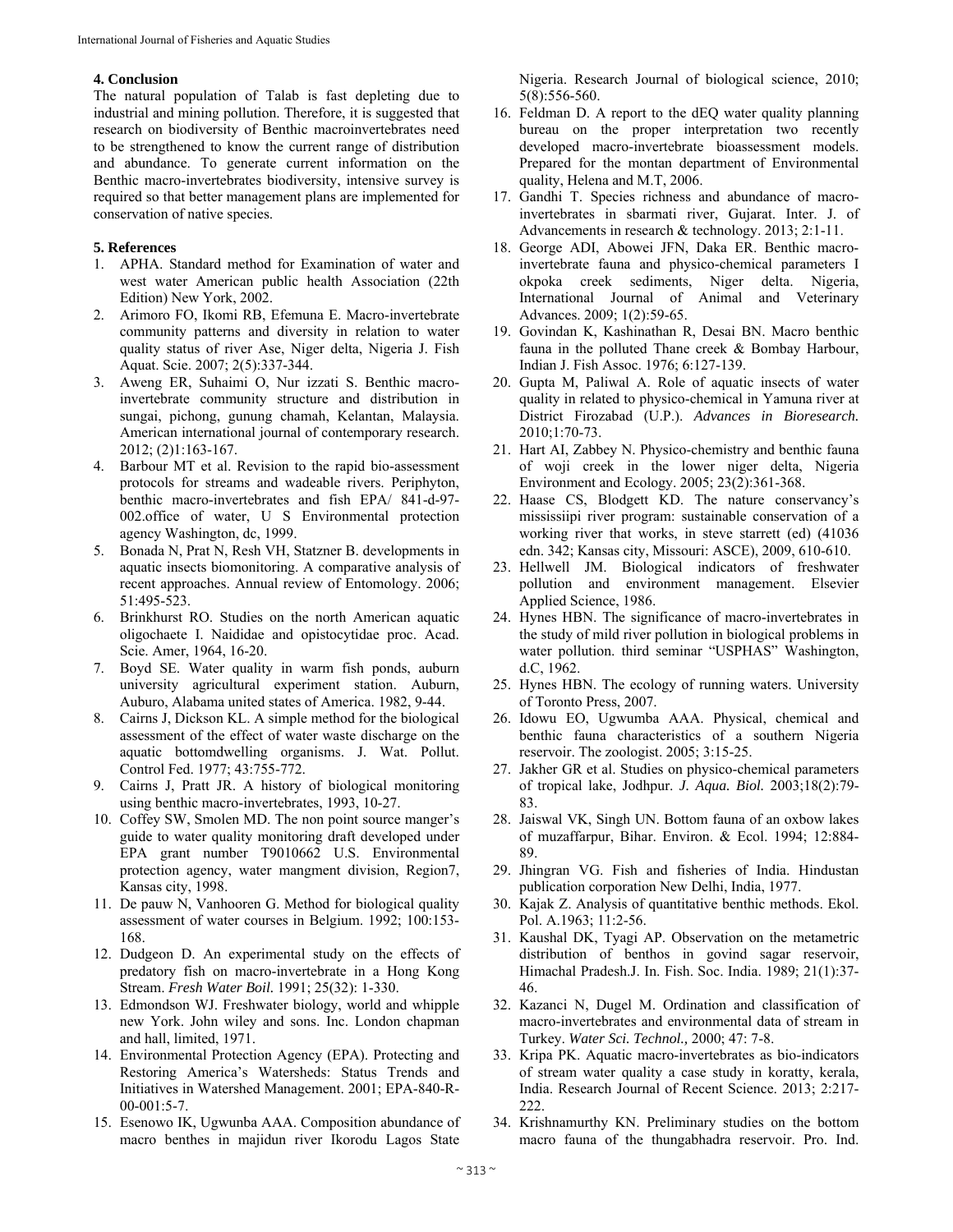Acad. Sci. 1966; 65:96-103.

- 35. Kumar K. Bio-assessment of water quality of river Yamuna using benthic macro-invertebrates MSc. Thesis Delhi University, 2003.
- 36. Mason CF. Biology of Fresh water Pollution 3rd Edn. Longman Scientific Technical. New York, USA, 1996, 350-356.
- 37. Meyer JL et al. The contribution of headwater streams to biodiversity in river networks. *J. Am. Water Res. Assoc.,* 2007; 43:86-103.
- 38. Michcal. Studies on the bottom fauna in a tropical fresh water fish pond. *Hidrobiologia.* 1968;31(1):2030229.o
- 39. Mylinsky E, Ginsburg W. Macro-invertebrates as indicators of pollution. J.A.W.W.A. 1977; 69:538-548.
- 40. Nautiyal P, Mishra AS. Variations in benthic macroinvertebrate fauna as indicator of land use in the ken river, central, India. Journal of threatened taxa. 2013; 5(7):4095-4105.
- 41. Needham JG, Needham PR. A guide to the study of fresh water biology Holden – Day Inc. Sanfranhisco, 108. Ruttener, F: 1953. Fundamentals of Limnology.*Publ. E.E.J. Unic. Pres.* 1969;Toronto 242.
- 42. Ocklemann KW. An improved detritus sludge for collecting macrobenthos. Ophena. 1964; 12:217-222.
- 43. Ogbeibu AE. Distribution Density and Diveristy of Dipterans in a Temporary pond in Okomu Forest Reservoir, Southern Nigeria. J. Aqu. Sci. 2001; 16:43-52.
- 44. Ogidiaka Efe. Physico-chemical parameters and benthic maceoinvertebrates of ogunpa river at bodija, Ibadan, oyo state Europen Journal of Scientific Research. 2012; 85(1):89-97.
- 45. Oomachan L, Belsare DK. Bathymetric distribution of mollusca in lower lake of Bhopal. Bull. Bot. Soc. University Sagar. 1985; 32:109-113.
- 46. Oomachan L, Belsare DK. Bottom sediments and bathymetric distribution of oligochaetes in the lower lake of Bhopal, Journal Hydrobiology. 1986; 3:57-62.
- 47. Pahwa DV. Studies on the distribution of the benthic macro fauna in the stretch of River Ganga India. J. Anim. Sci. 1979; 49:212-219.
- 48. Payne AI. A review of the Ganges basin: its fish and fisheries. In welcome RL, petr R (eds) proceedings of the second international symposium on the mangment of large rivers for fisheries, Vol1 food and agriculture organization of the united nations, regional office for asia and the pacific: Mekong river commission. Fisheries program (FP), 2004, 229-251.
- 49. Pennak Robert W. Fresh-water invertebrates of the United States: Protozoa to Mollusca. 3rd. ed. John Wiley and Sons, New York. 1989.
- 50. Petridis D. Macro-invertebrates distribution along organic pollution gradient in lake lysim achia (west Greece) arich. Flir. Hydrobiologia. 1993; 128:367-389.
- 51. Ramachandra TV. Essentials in urban lake monitoring and management CISTUP technical report 1, urban Ecology Environment and policy research center for infrastructurer sustainable transportation and urban planning, II sc. Bangalore, 2009.
- 52. Rao KS et al. Community structure of benthic macroinvertebrates and their utility as indicators of pollution in river Khan (Indore), India. *Proc. Nat. Symp. Pure. And Appl. Limnology.* 1985; 32:114-119.
- 53. Reddy MV, Rao BM. Benthic macro-invertebrates as indicators of organic pollution of aquatic ecosystem in a

semiarid tropical urban system In: bio-indicators and environmental mangment academic press Ltd. Dublin. 1991, 65-77.

- 54. Resh VH. Multinational, freshwater biomonitoring programs in the developing world: lessons learned from African and southeast Asian river surveys. Environmental Management. 2007; 39:737-748.
- 55. Roback SS. Insects (Arthropoda- Insecta) in pollution ecology of freshwater invertebrate. C.S. Hartt Jr. & S.L.H. Fauller (Eds) Academic press, New York, 1974, 313-376.
- 56. Rosenberg DM, Resh VH. Freshwater biomonitoring and benthic macro-invertebrates. New York, 1993.
- 57. Richardson JS, Danehy RJ. Asynthesis of ecology of head water stream and their reparian zones in temperate forests. 2007.
- 58. Sarkar A. Bio-indicators of river Yamuna at agra, International Journal of Geology and Environmental Sciences. 2012; 2(1):16-21.
- 59. Sarkar UK. Conservation of fresh water fish resources of India: new approaches, assessment and challenges, Biodiversity conservation. 2008; 17:2495-2511.
- 60. Sarkar UK. Biodiversity ecohydrology, threat status and conservation priority of fresh water fishes of river gomti, a tributary of river Ganga (India) Environmentalist. 2010; 30:3-17.
- 61. Sharma S. Biodiversity of littoral benthic organism & their tropical relationship with shorebirds & fishes in Krishnpura lake Indore M.P., D.A.V.V. 2003.
- 62. Sharma KK, Chowdhary S. Macro-invertebrates assemblages as biological indicators of pollution in a central himalayan river, Tawi (J&K). International Journal of Biodiversity and conservation. 2011; 3(5):167- 174.
- 63. Sharma S, Tali I, Pir Z, Siddhique A, Mudgal LK. Evaluation of physico-chemical parameters of Narmada River, MP, India researcher. 2012; 4(5):13-19.
- 64. Sharma S, Joshi V, Kurde S, Sighavi M. Bio-diversity of benthic macro-invertebrates and fish species communities of krishnapura lake, Indore, M.P. Aqua Bio. 2007;  $22(1):1-4.$
- 65. Shrivastava S et al. Benthic macro-invertebrate fauna & feeding relationship of Catfish from tropical Kshipra river (M.P.) India. Pakistan J. Zool. 2001; 33(4): 299- 306.
- 66. Singhal PK. Distribution & abundances of the macro benthic fauna of certion semi-arid fresh water bodies. A Ph. D thesis university of Jodhpur. India, 1991.
- 67. Singh RP, Mathur P. Investigation of variations in physicochemical characteristics of a fresh water reservoir of Ajmer city, Rajesthan, Ind. J. Environ.Science. 2005;  $(9):$ 57-61.
- 68. Sitre SR. Benthic macro-invertebrates and aquatic insects of a rural fresh water reservoir of Bhadrawati Tehsil in Chandrapur District. Online international interdisciplinary Research Journal. 2013; 3(1):51-55.
- 69. Sunny A, Vattakeril, Diwan AP. Community structure of benthic macro-invertebrates & their utility as indicators of pollution in river Kshipra, India. J. Pollution Research. 1991; 10:1-11.
- 70. Thomas WA. Indicators of environmental quality. Plenum press, New York, 1972, 240.
- 71. Thorne RS, William WP. The response of benthic macroinvertebrates to pollution in developing countries. *A*